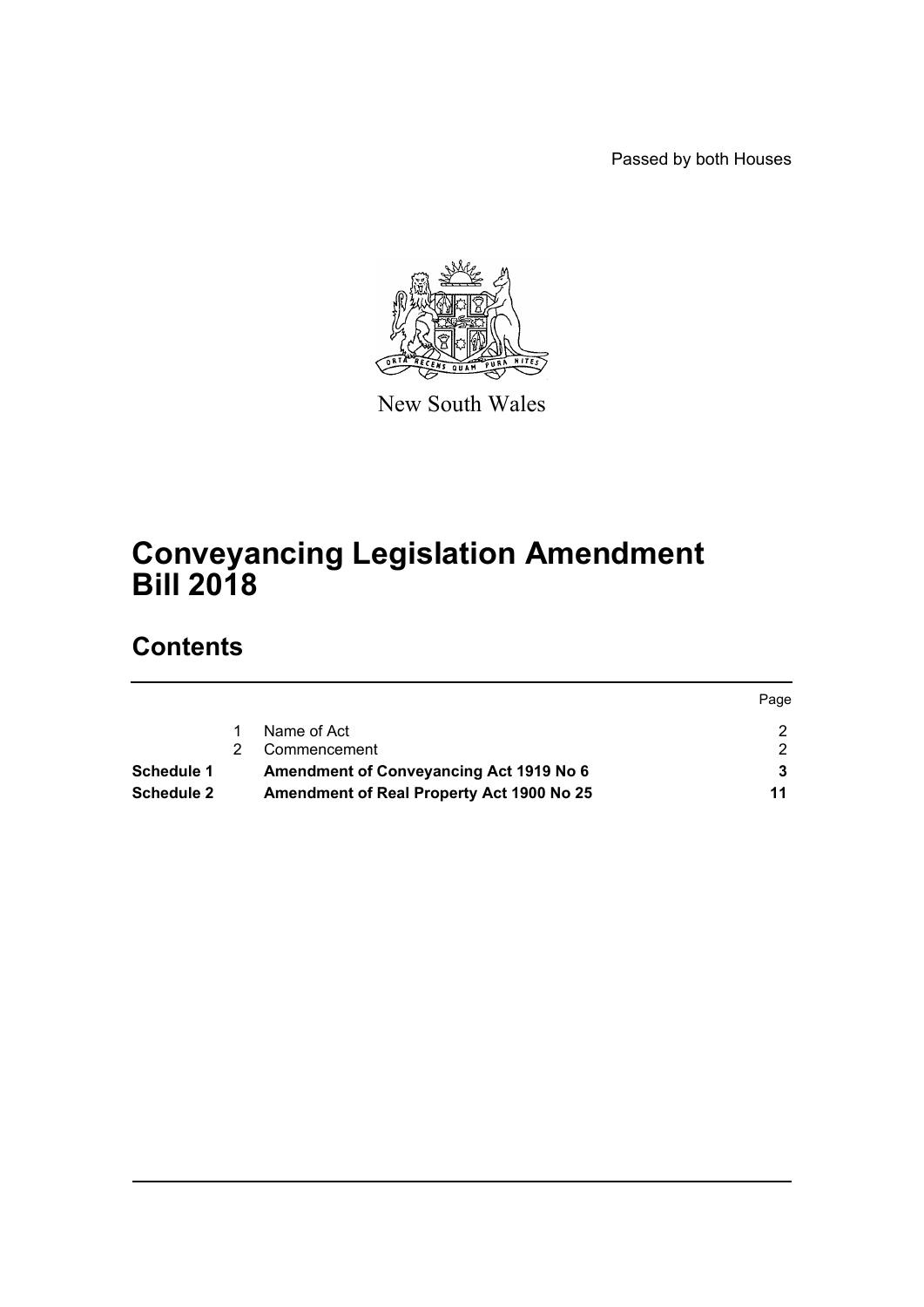*I certify that this PUBLIC BILL, which originated in the LEGISLATIVE COUNCIL, has finally passed the LEGISLATIVE COUNCIL and the LEGISLATIVE ASSEMBLY of NEW SOUTH WALES.*

*Legislative Council 2018* *Clerk of the Parliaments*

New South Wales

# **Conveyancing Legislation Amendment Bill 2018**

Act No , 2018

An Act to amend the *Conveyancing Act 1919* and the *Real Property Act 1900* to introduce vendor disclosure requirements in relation to off the plan contracts and to support the transition to paperless conveyancing; and for other purposes.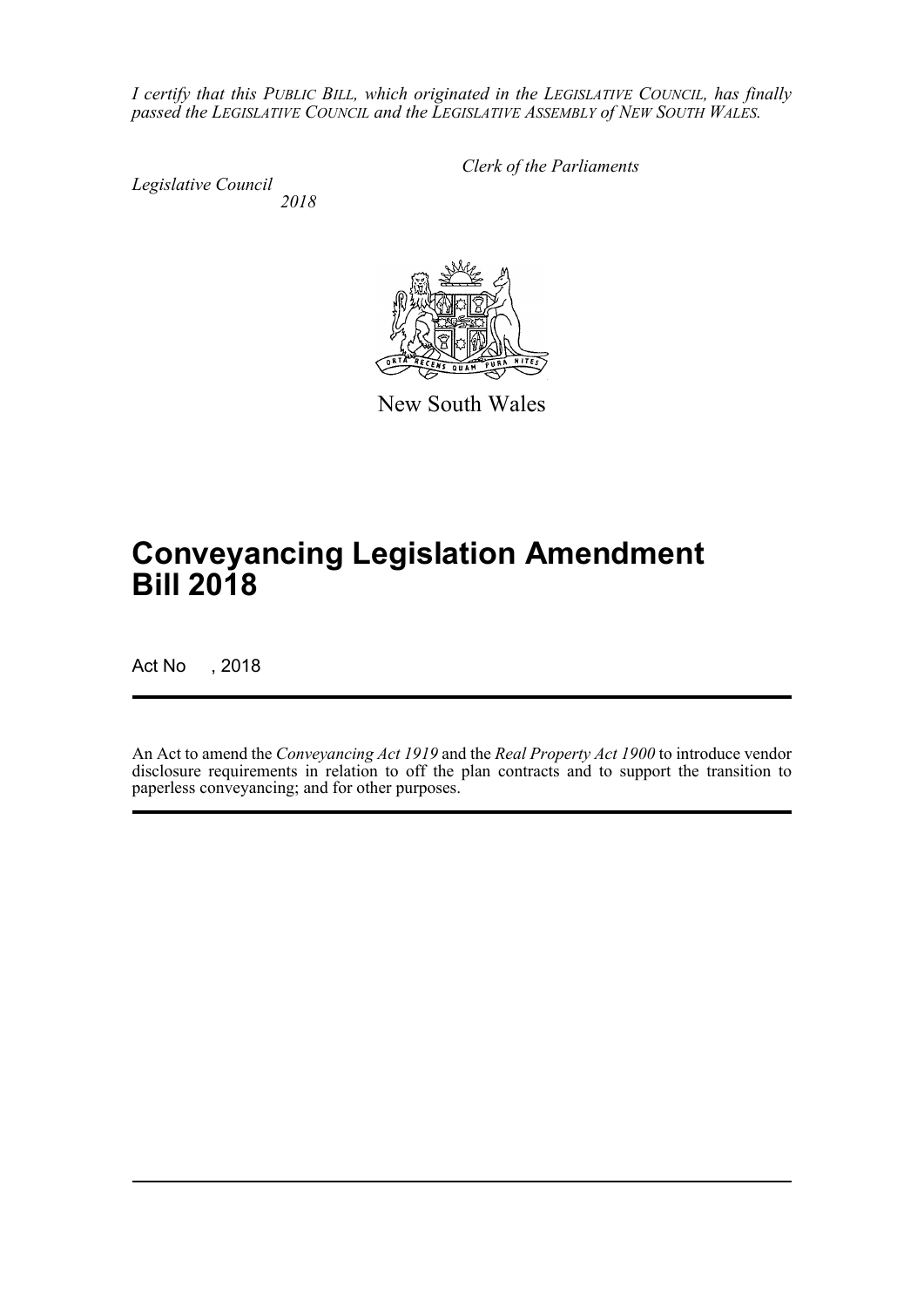Conveyancing Legislation Amendment Bill 2018 [NSW]

# <span id="page-2-0"></span>**The Legislature of New South Wales enacts:**

### **1 Name of Act**

This Act is the *Conveyancing Legislation Amendment Act 2018*.

# <span id="page-2-1"></span>**2 Commencement**

- (1) Subject to subsection (2), this Act commences on a day or days to be appointed by proclamation.
- (2) Schedule 1 [1]–[3], [6], [7], [12]–[14] and [16]–[18] and Schedule 2 commence on the date of assent to this Act.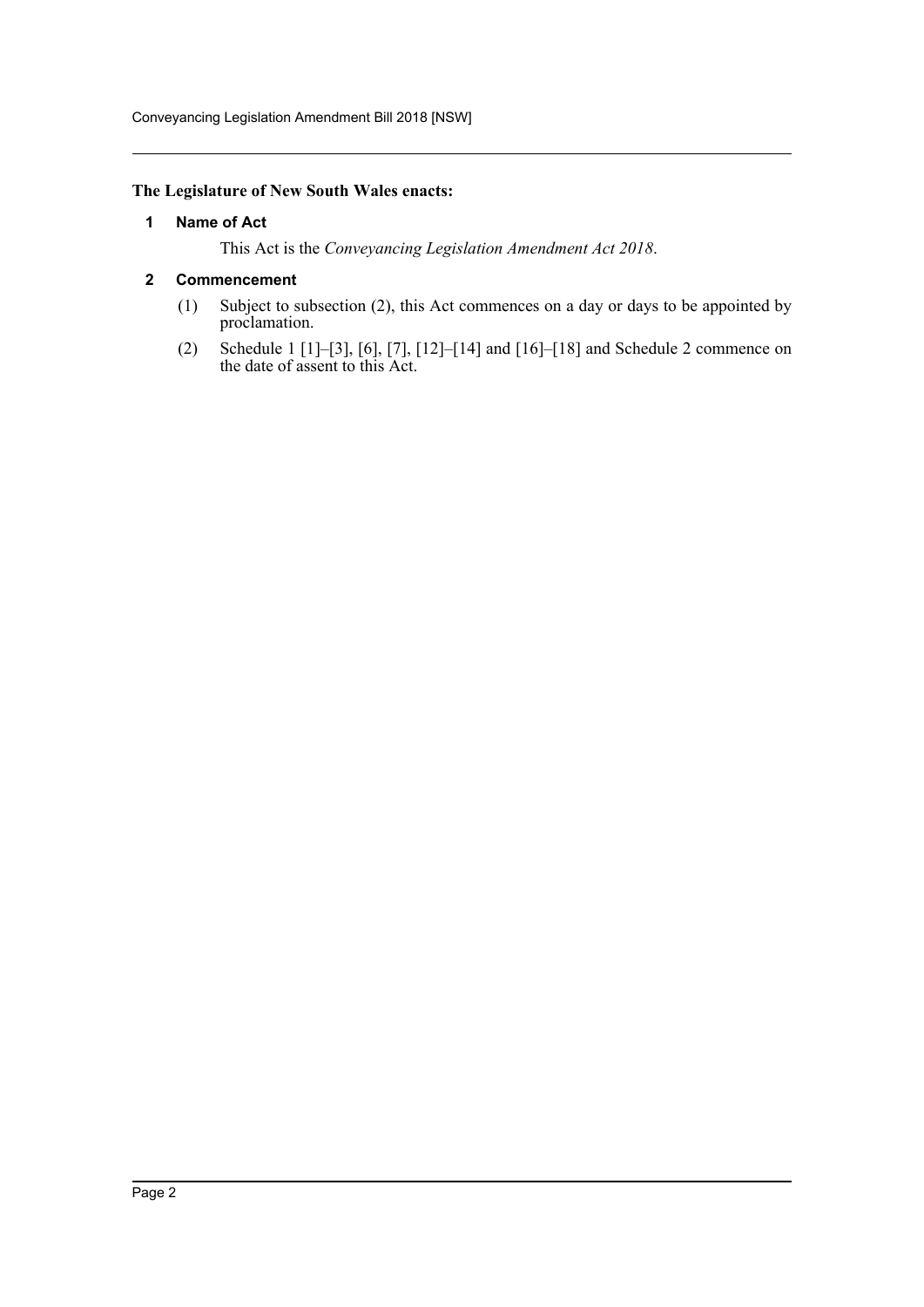# <span id="page-3-0"></span>**Schedule 1 Amendment of Conveyancing Act 1919 No 6**

# **[1] Section 6C**

Insert after section 6B:

### **6C Electronic form documents and signatures**

- (1) A reference in this Act to a contract or deed includes a reference to an electronic data file containing a contract or deed in an electronic form.
- (2) This Act applies to and in respect of contracts or deeds in an electronic form in the same way as it applies to other contracts or deeds, subject to any modifications prescribed by this Act or the regulations.
- (3) To avoid doubt, Division 2 of Part 2 of the *Electronic Transactions Act 2000* applies to a requirement or permission under this Act for a document to be verified, authenticated, attested or witnessed under the signature of a person other than the author of the document, subject to any regulations under this Act.
- (4) This section extends to contracts or deeds relating to land under the *Real Property Act 1900*.
- (5) The regulations may, for the purposes of this Act, prescribe:
	- (a) what does and does not constitute an electronic signature or attestation, and
	- (b) any further requirements in relation to electronic signatures and attestations.
- (6) If a contract is provided in electronic form, all other documents that are required to be attached to the contract, or provided before completion of the contract, may, despite any other provision in this Act or the regulations, also be provided in electronic form if the document is clearly legible in that form.

#### **[2] Section 23C Instruments required to be in writing**

Insert after section 23C (2):

(3) For the purposes of this section, a requirement for writing may be satisfied in electronic form and a requirement for writing to be signed may be satisfied by electronic signature.

#### **[3] Section 38A**

Insert after section 38:

#### **38A Electronic form deeds**

A deed may be created in electronic form and electronically signed and attested in accordance with this Part.

#### **[4] Section 52A Contracts for sale of land**

Insert ", section 66ZM" after "this section" where firstly occurring in section 52A (6) (a).

# **[5] Section 52A (6) (a)**

Omit "this section" where secondly occurring. Insert instead "either of those sections".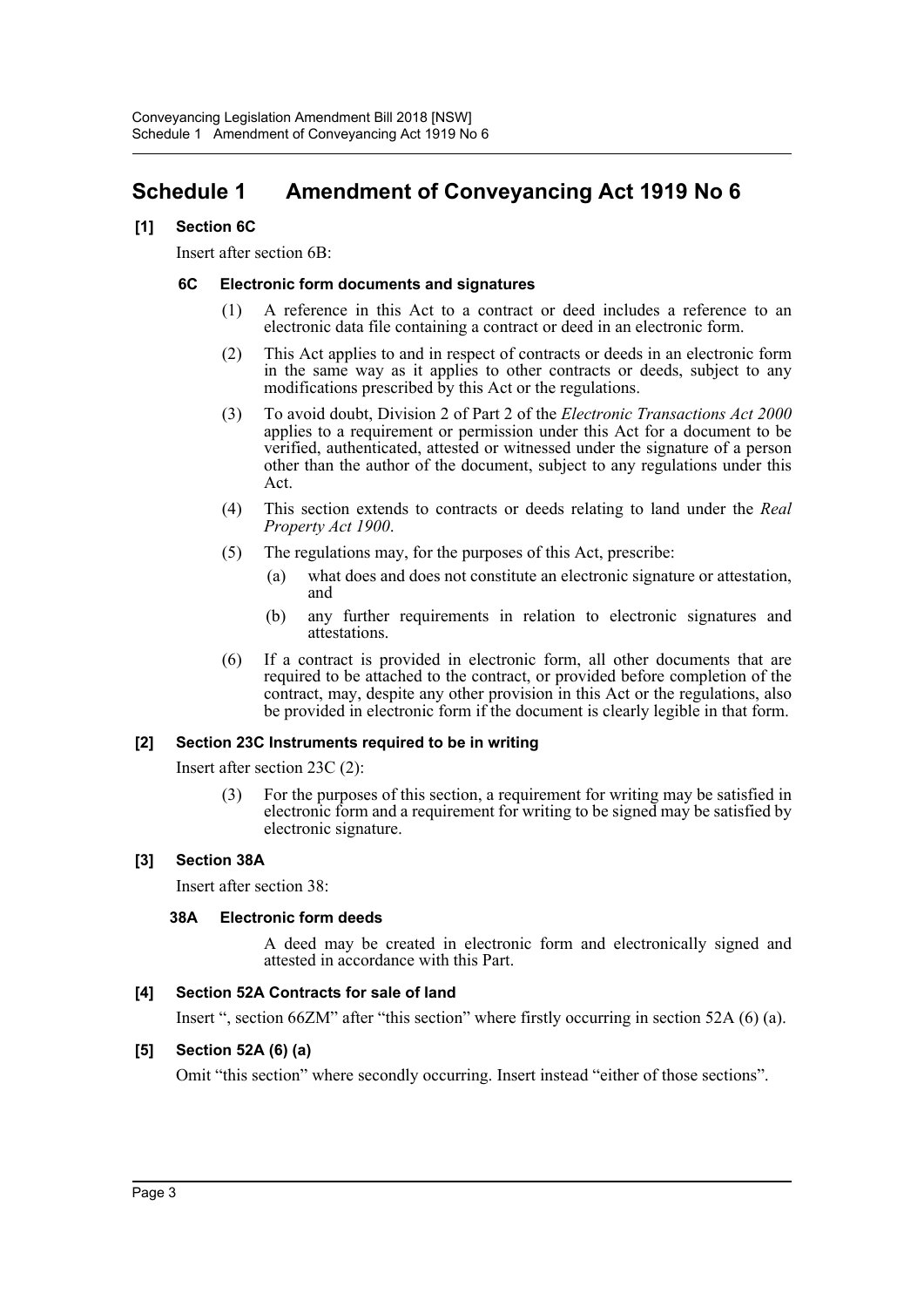# **[6] Section 54A Contracts for sale etc of land to be in writing**

Insert after section 54A (3):

(4) A contract referred to in subsection (1) is not invalidated or rendered unenforceable only because it has been created in electronic form and electronically signed or attested.

### **[7] Section 64 Satisfaction of covenants to produce deeds**

Omit "28M (4)" from section 64 (2) (b). Insert instead "28MF".

# **[8] Section 66P Definitions**

Insert in alphabetical order in section 66P (1):

*disclosure statement* has the meaning given by section 66ZM. *off the plan contract* has the same meaning as in Division 10.

# **[9] Section 66R Preparation of proposed contract for sale of land**

Insert at the end of section  $66R(2)(c)$ :

, and

(d) in the case of an off the plan contract—a copy of the proposed disclosure statement.

# **[10] Section 66S Cooling off period**

Omit section 66S (3). Insert instead:

- (3) The cooling off period ends at 5 pm:
	- (a) on the tenth business day after the day on which an off the plan contract was made, or
	- (b) in any other case—on the fifth business day after the day on which the contract was made.

# **[11] Section 66S (7)**

Insert after section 66S (6):

(7) The regulations may prescribe the maximum length of time by which the cooling off period for an off the plan contract may be shortened under subsection  $(5)$ .

# **[12] Sections 66U (5), 66ZD (5) and 66ZJ (6)**

Omit "or (without affecting the foregoing) by facsimile transmission" wherever occurring.

# **[13] Sections 66W (4) and 66ZF (4)**

Omit the subsections. Insert instead:

(4) A certificate may be given in a way prescribed by section 170.

#### **[14] Section 66ZG Option void in certain circumstances**

Omit section  $66ZG(1)$  (a) and  $(1A)$ .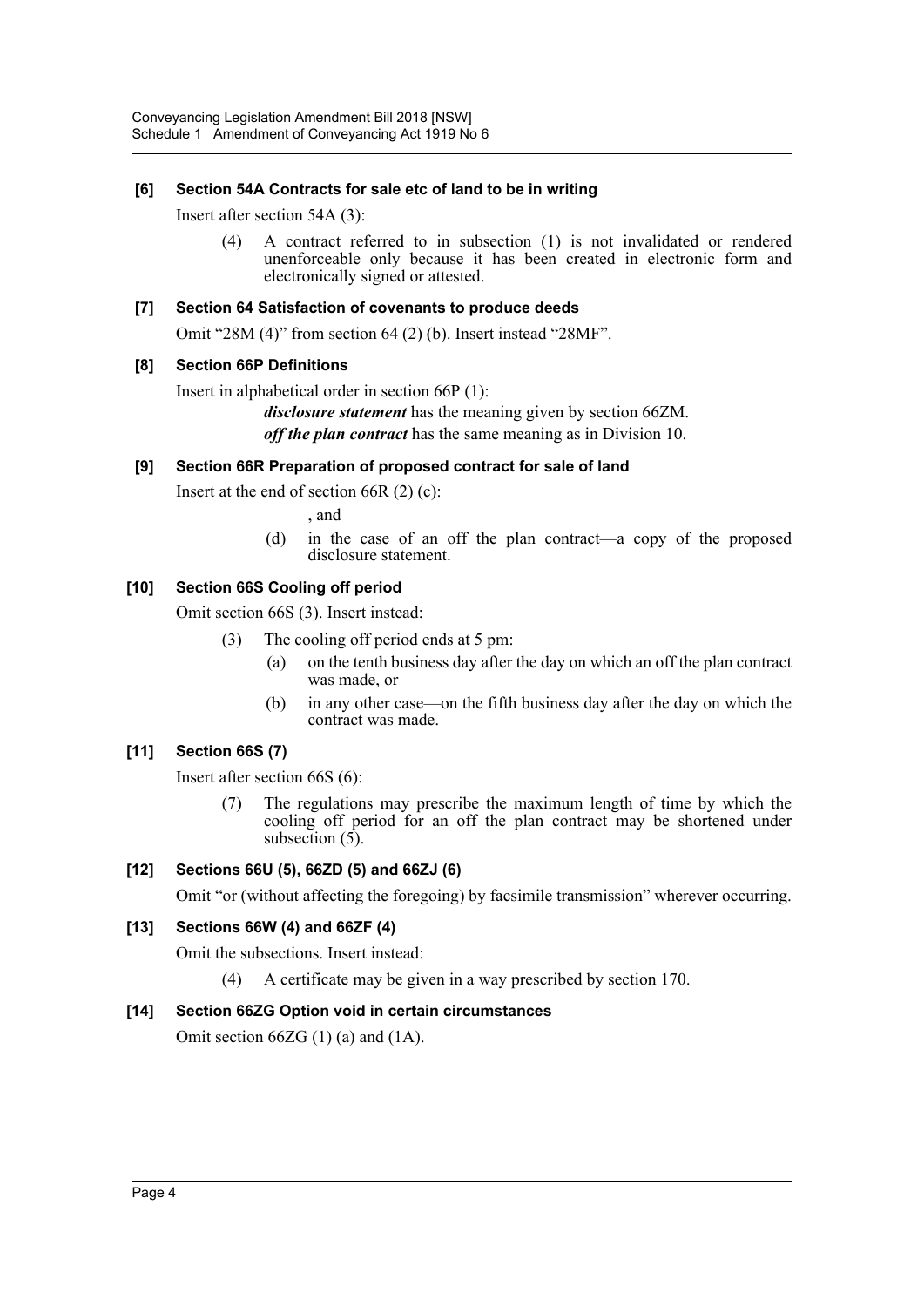# **[15] Part 4, Division 10**

Omit the Division. Insert instead:

# **Division 10 Off the plan contracts**

### **66ZL Definitions**

(1) In this Division:

*deposit* includes an amount paid by the purchaser in relation to the purchase price of a residential lot.

*disclosure statement* has the meaning given by section 66ZM.

*material particular* includes, but is not limited to, the following:

- (a) a change to the draft plan that will, or is likely to, adversely affect the use or enjoyment of the subject lot,
- (b) a provision of draft by-laws that will, or is likely to, adversely affect the use or enjoyment of the subject lot,
- (c) an easement or covenant that will, or is likely to, adversely affect the use or enjoyment of the subject lot,
- (d) changes to the schedule of finishes that will, or are likely to, adversely affect the use or enjoyment of the subject lot,
- (e) any other matter prescribed by the regulations,

but does not include matter excluded by the regulations.

*off the plan contract* means a contract for the sale of a residential lot (the *subject lot*) that has not been created at the time the contract is entered into.

*purchaser*, *solicitor* and *vendor* have the same meanings as in Division 8.

*residential lot* means a lot (whether a strata lot or otherwise) that is residential property within the meaning of section 66Q.

(2) For the purposes of the definition of *off the plan contract*, a lot is created when the plan creating the lot becomes a registered plan.

### **66ZM Documents to be attached to off the plan contract**

- (1) In addition to, and without limiting, section 52A (2), a vendor under an off the plan contract must, before the contract is signed by or on behalf of the purchaser, attach to the contract a disclosure statement in the approved form.
- (2) For the purposes of subsection (1), the *disclosure statement* includes:
	- (a) a copy of a draft plan, prepared by a registered surveyor, in the way and containing the information prescribed by the regulations, and
	- (b) any other documents, or copies of documents, prescribed by the regulations.
- (3) The requirement in subsection (1) to attach a disclosure statement to an off the plan contract is not contravened only because there are inaccuracies in the disclosure statement at the time the statement is attached to the contract.
- (4) The regulations may make provision for or with respect to the remedies and relief available to a purchaser under a contract for the sale of land for failure or refusal to comply with any of the provisions of this section.
- (5) Without limiting subsection (4), the remedies and relief may include remedies and relief by way of rescission of the contract by the purchaser.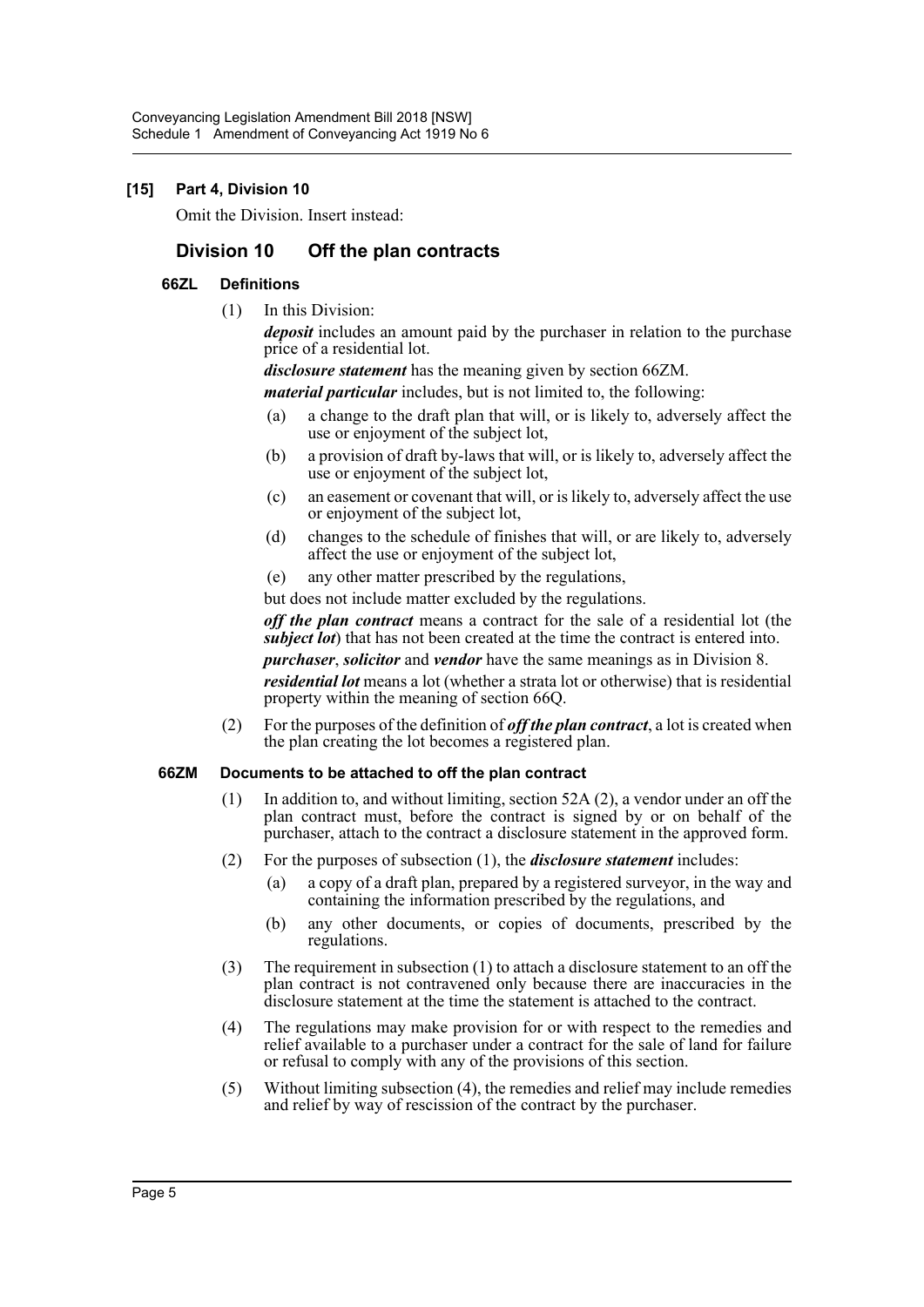(6) In this section, *registered surveyor* means a surveyor registered under the *Surveying and Spatial Information Act 2002*.

#### **66ZN Service of notice of changes**

- (1) The vendor must serve on the purchaser, at least 21 days before completion, a notice of changes in the approved form in relation to the subject lot if the vendor becomes aware the disclosure statement attached to the contract:
	- (a) was inaccurate in relation to a material particular at the time the contract was signed, or
	- (b) has become inaccurate in relation to a material particular after the contract was signed.
- (2) Notice may be served on a purchaser by serving it on a person who is authorised under the off the plan contract as a representative of the purchaser.

#### **66ZO Purchaser's right to rescind after service of notice of changes**

- (1) The purchaser may, after receiving a notice of changes, rescind the contract if a change notified in the notice of changes is such that the purchaser:
	- (a) would not have entered into the contract had the purchaser been aware of the change, and
	- (b) would be materially prejudiced by the change.
- (2) If a notice of rescission is not served by the purchaser in accordance with section 66ZQ, the disclosure statement is taken to be amended to include the information notified in the notice of changes.

#### **66ZP Purchaser's right to rescind after service of registered plan**

- (1) A vendor under an off the plan contract must, before completion, serve on the purchaser a copy of:
	- (a) the registered plan, and
	- (b) any other document that was registered with the plan.
- (2) The purchaser is not required to complete the contract earlier than 21 days after receiving copies of the registered plan and other documents served in accordance with subsection (1).
- (3) The purchaser may, after receiving the registered plan and other documents, rescind the contract if the disclosure statement includes any inaccuracy in relation to a material particular such that the purchaser:
	- (a) would not have entered into the contract had the purchaser been aware of the inaccuracy, and
	- (b) would be materially prejudiced by the inaccuracy.
- (4) If a notice of rescission is not served by the purchaser in accordance with section 66ZQ, the disclosure statement is taken to be amended to include the information in the registered plan and other documents.
- (5) In this section, *disclosure statement* means the disclosure statement that was attached to the contract under section 66ZM and, if relevant, as amended under section 66ZO (2).

#### **66ZQ Notice of rescission**

(1) A notice of rescission must be in writing and served on the vendor no later than 14 days after receiving the notice of changes in accordance with section 66ZO or the registered plan in accordance with section 66ZP.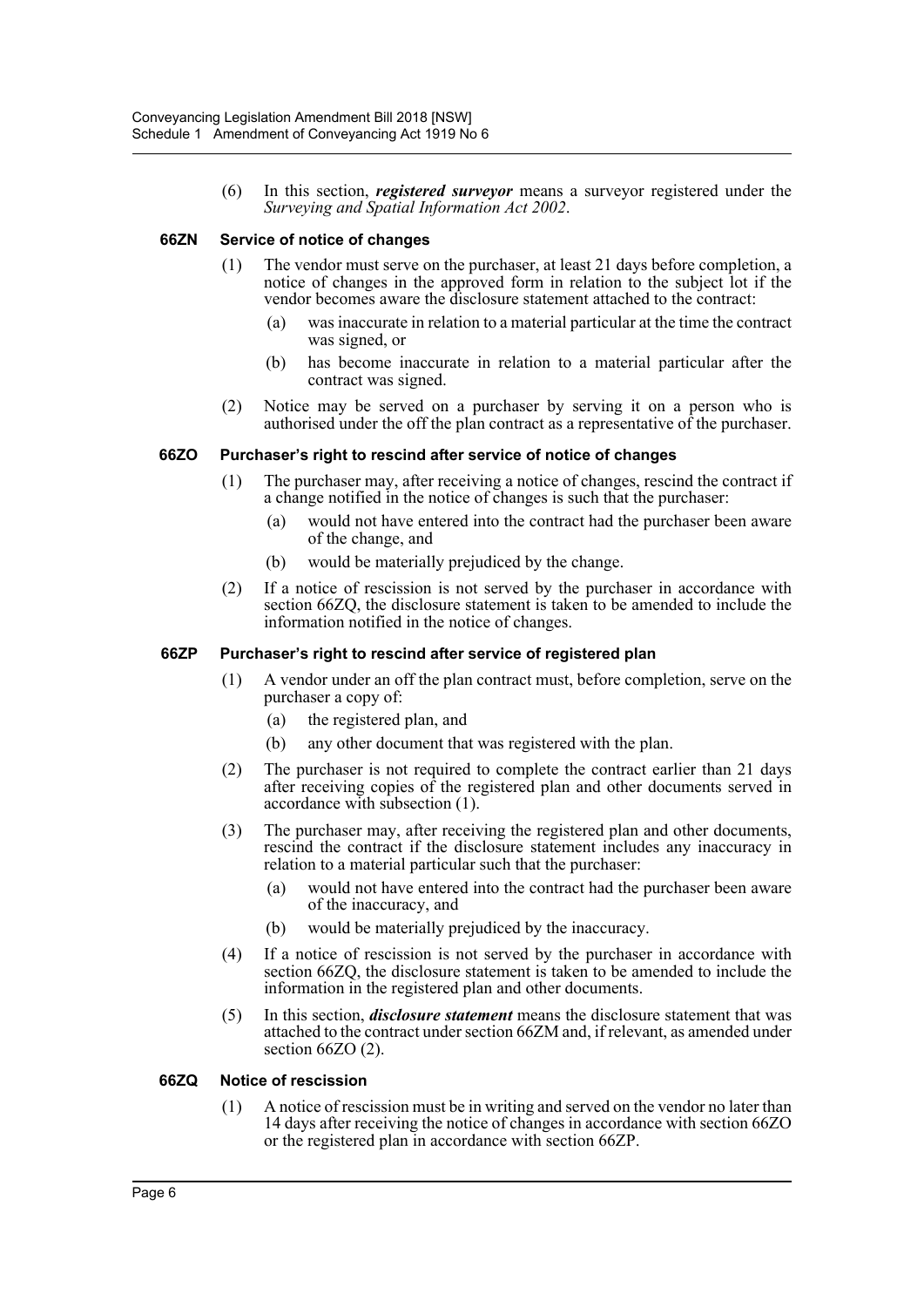- (2) The notice of rescission must be signed by:
	- (a) the purchaser or the purchaser's solicitor, or
	- (b) if there is more than one purchaser, each of the purchasers or their respective solicitors.
- (3) The notice of rescission must be served on:
	- (a) the vendor or the vendor's solicitor, or
	- (b) if there is more than one vendor, any one of the vendors or the solicitor of any of the vendors.
- (4) Service of a notice under this section may be effected in accordance with section 170 or at the address of the vendor shown in the contract or in accordance with the service provisions in the contract.

#### **66ZR Consequences of rescission after service of notice of changes**

- (1) On service of an effective notice of rescission in accordance with section 66ZQ, the off the plan contract is taken to be rescinded ab initio.
- (2) The amount of the deposit paid under the contract is payable to the purchaser.

#### **66ZS Rescission under sunset clauses**

(1) In this section:

*subject lot* means the residential lot being sold under an off the plan contract. *sunset clause* means a provision of an off the plan contract that provides for the contract to be rescinded if the sunset event does not occur by the sunset date.

*sunset date* means the date set out in the off the plan contract as the latest date (subject to any extension provided for in the contract) by which the sunset event must occur.

*sunset event* means the creation of the subject lot, the issue of the occupation certificate in relation to the subject lot or another event prescribed by the regulations.

- (2) For the purposes of this section:
	- (a) *rescind* includes terminate or otherwise bring to an end, and
	- (b) a lot is created when the plan creating the lot becomes a registered plan.
- (3) A vendor may rescind an off the plan contract under a sunset clause, but only if:
	- (a) each purchaser under the contract, at any time after being served with the notice under subsection (4), consents in writing to the rescission, or
	- (b) the vendor has obtained an order of the Supreme Court under this section permitting the vendor to rescind the contract under the sunset clause, or
	- (c) the regulations otherwise permit the vendor to rescind the contract under the sunset clause.
- (4) It is a term of an off the plan contract that a vendor who is proposing to rescind the contract under a sunset clause must serve each purchaser under the contract notice in writing at least 28 days before the proposed rescission that specifies why the vendor is proposing to rescind the contract and the reason for the sunset event not occurring by the sunset date.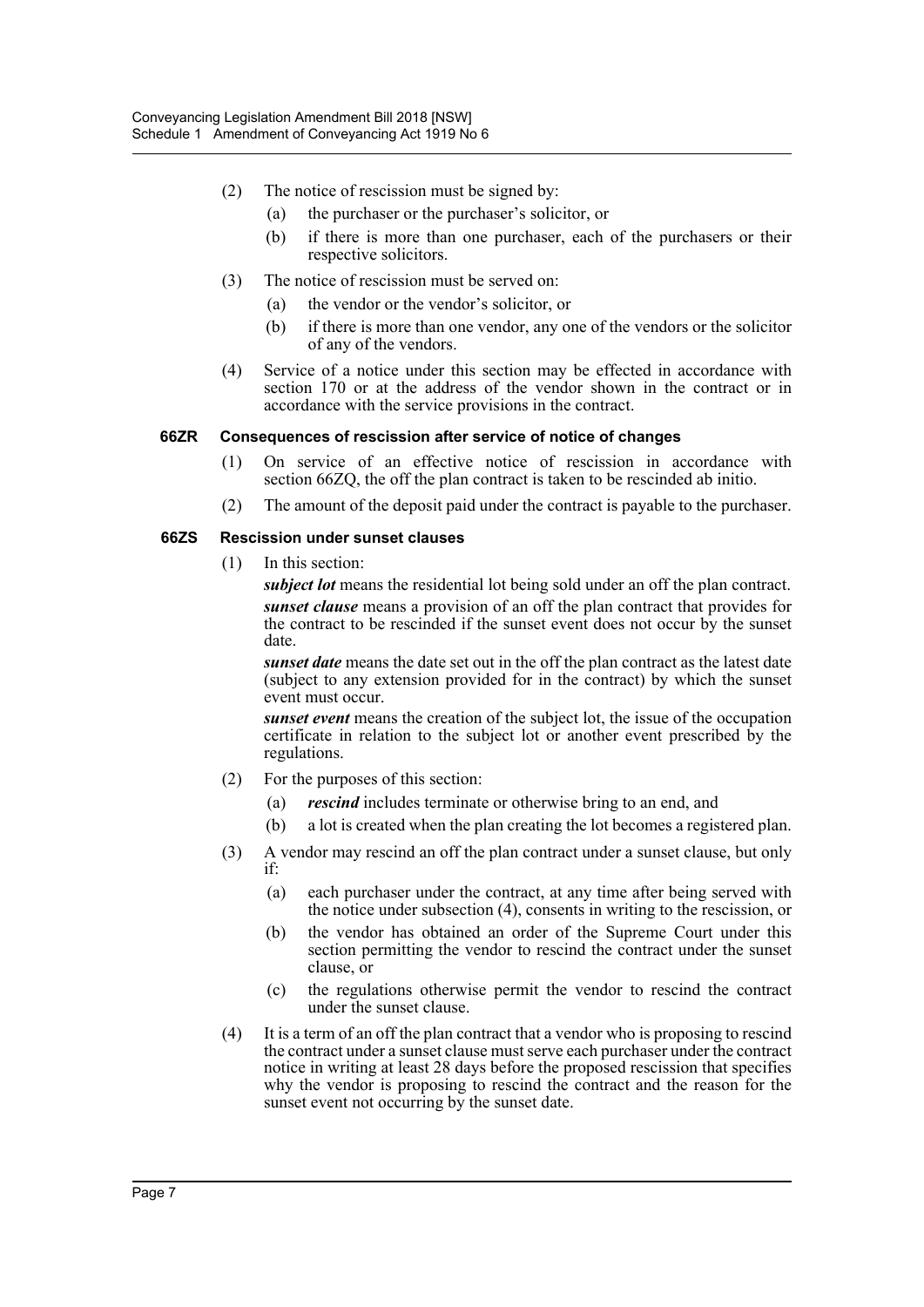- (5) A sunset clause cannot automatically rescind an off the plan contract and, if it purports to do so, it is to be read as if it instead permits the contract to be rescinded on or after the sunset date in accordance with this section.
- (6) The Supreme Court may, on the application of a vendor under an off the plan contract, make an order permitting the vendor to rescind the contract under a sunset clause, but only if the vendor satisfies the Court that making the order is just and equitable in all the circumstances.
- (7) In determining whether it is just and equitable in all the circumstances, the Court is to take the following into account:
	- (a) the terms of the off the plan contract,
	- (b) whether the vendor has acted unreasonably or in bad faith,
	- (c) the reason for the sunset event not occurring by the sunset date,
	- (d) the likely date on which the sunset event will occur,
	- (e) whether the subject lot has increased in value,
	- (f) the effect of the rescission on each purchaser,
	- (g) any other matter the Court considers to be relevant,
	- (h) any other matter prescribed by the regulations.
- (8) The vendor is liable to pay the costs of a purchaser in relation to the proceedings for an order under this section unless the vendor satisfies the Court the purchaser unreasonably withheld consent to the rescission of the off the plan contract under the sunset clause.
- (9) Notice may be served on a purchaser by serving it on a person who is authorised under the off the plan contract as a representative of the purchaser.
- (10) A provision in an off the plan contract has no effect to the extent that it is inconsistent with this section.
- (11) Nothing in this section limits:
	- (a) the Court's power to award damages against the vendor if an order permitting the vendor to rescind the contract under a sunset clause is made under subsection (6), or
	- (b) any right that a purchaser may have to rescind an off the plan contract under a sunset clause.

#### **66ZT Deposit and instalments to be held as trust or controlled money**

- (1) Any money paid by the purchaser by way of deposit or instalment under an off the plan contract must be held:
	- (a) as trust money by a real estate agent in accordance with the *Property, Stock and Business Agents Act 2002*, or
	- (b) as trust money by a licensed conveyancer in accordance with the *Conveyancers Licensing Act 2003*, or
	- (c) as trust money or controlled money by a law practice in accordance with the *Legal Profession Uniform Law (NSW)*.
- (2) Any money held as trust money or controlled money in accordance with subsection (1) may be invested if:
	- (a) the investment is carried out in accordance with the relevant law under which the money is held, and
	- (b) the terms of the off the plan contract do not prevent the investment, and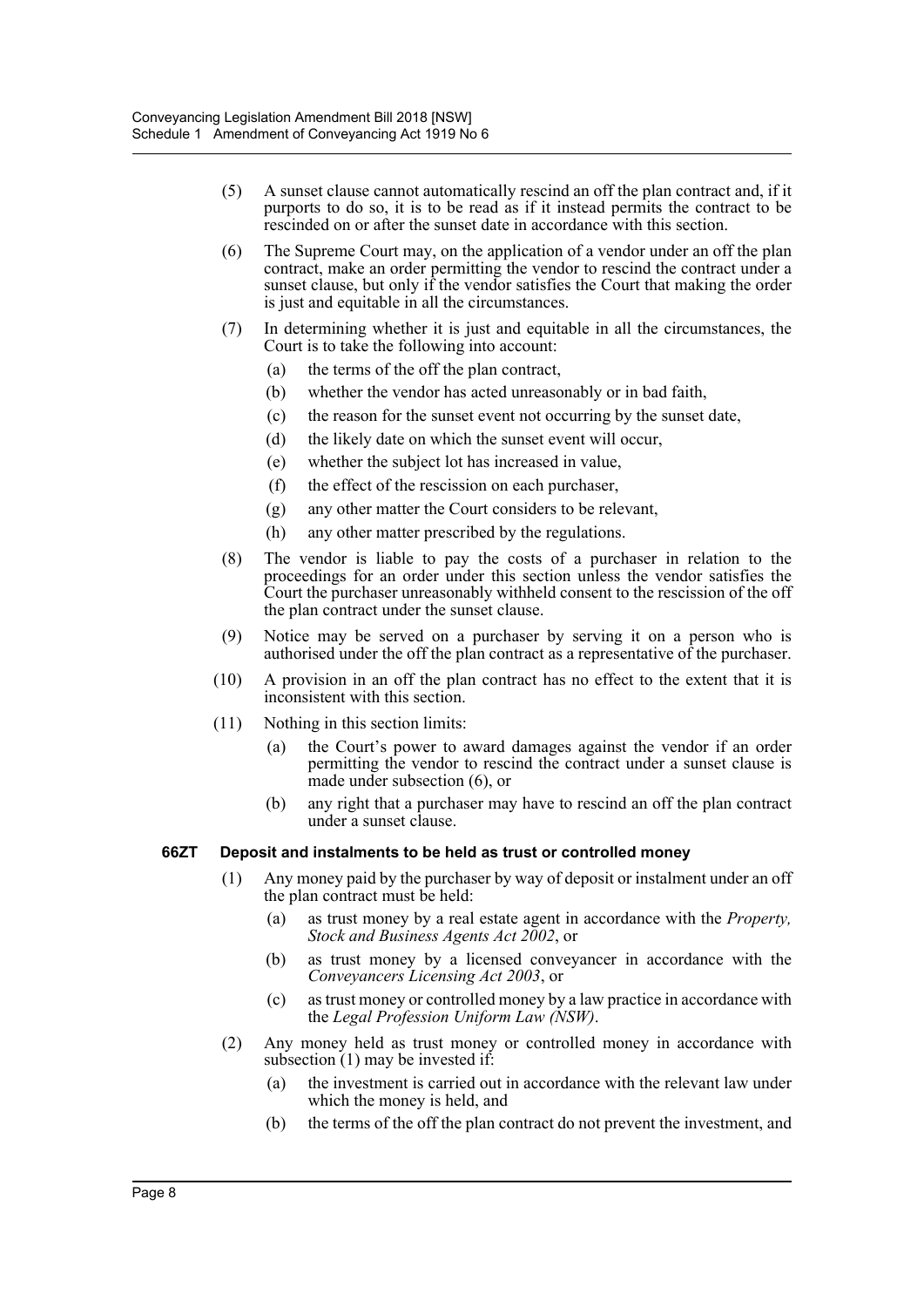- (c) any interest accrued from the investment is paid into the trust or controlled money account on maturity or otherwise.
- (3) Nothing in this section affects a deposit or instalment being paid by way of deposit bond, bank guarantee or other similar arrangement.

#### **66ZU Operation of Division 10**

- (1) This Division extends to residential property under the provisions of the *Crown Land Management Act 2016* or any other Act, whether or not it deals with the conveyance or transfer of land.
- (2) This Division (other than section 66ZR) does not apply to a contract made before the commencement of this Division (as substituted by the *Conveyancing Legislation Amendment Act 2018*).
- (3) Section 66ZR (as inserted by the *Conveyancing Legislation Amendment Act 2018*) applies to a contract, whether made before or after the substitution of this Division by the *Conveyancing Legislation Amendment Act 2018*.
- (4) This Division, or a provision of this Division prescribed by the regulations, does not apply to vendors, purchasers, contracts or land prescribed by the regulations or in circumstances prescribed by the regulations.
- (5) A provision of an off the plan contract or any other agreement or arrangement is void if it would, but for this subsection, have the effect of excluding, modifying or restricting the operation of this Division.
- (6) This Division does not affect any right or remedy available otherwise than under this Division.
- (7) This Division binds the Crown.

# **[16] Section 170 Service of notices**

Insert at the end of section  $170(1)(d)$ :

, or

- (e) if emailed to an email address specified by the person to be served for the service of notices of that kind, or
- (f) if sent by facsimile transmission to a facsimile number specified by the person to be served for the service of notices of that kind, or
- (g) if served in any other manner authorised by the regulations for the service of notices of that kind.

#### **[17] Section 205 Definitions**

Omit the definition of *participating party*. Insert in alphabetical order:

*participating party* means a person on whose behalf information is recorded in the Central Register.

#### **[18] Section 208 Access to information in the Central Register**

Omit section 208 (2) and (3). Insert instead:

- (2) If an information agreement applies to information recorded in the Central Register on behalf of a participating party, that information must not be provided to a person under this section except as permitted by the information agreement.
- (3) If an information agreement applies to information recorded in the Central Register on behalf of a participating party, the Registrar-General must not use,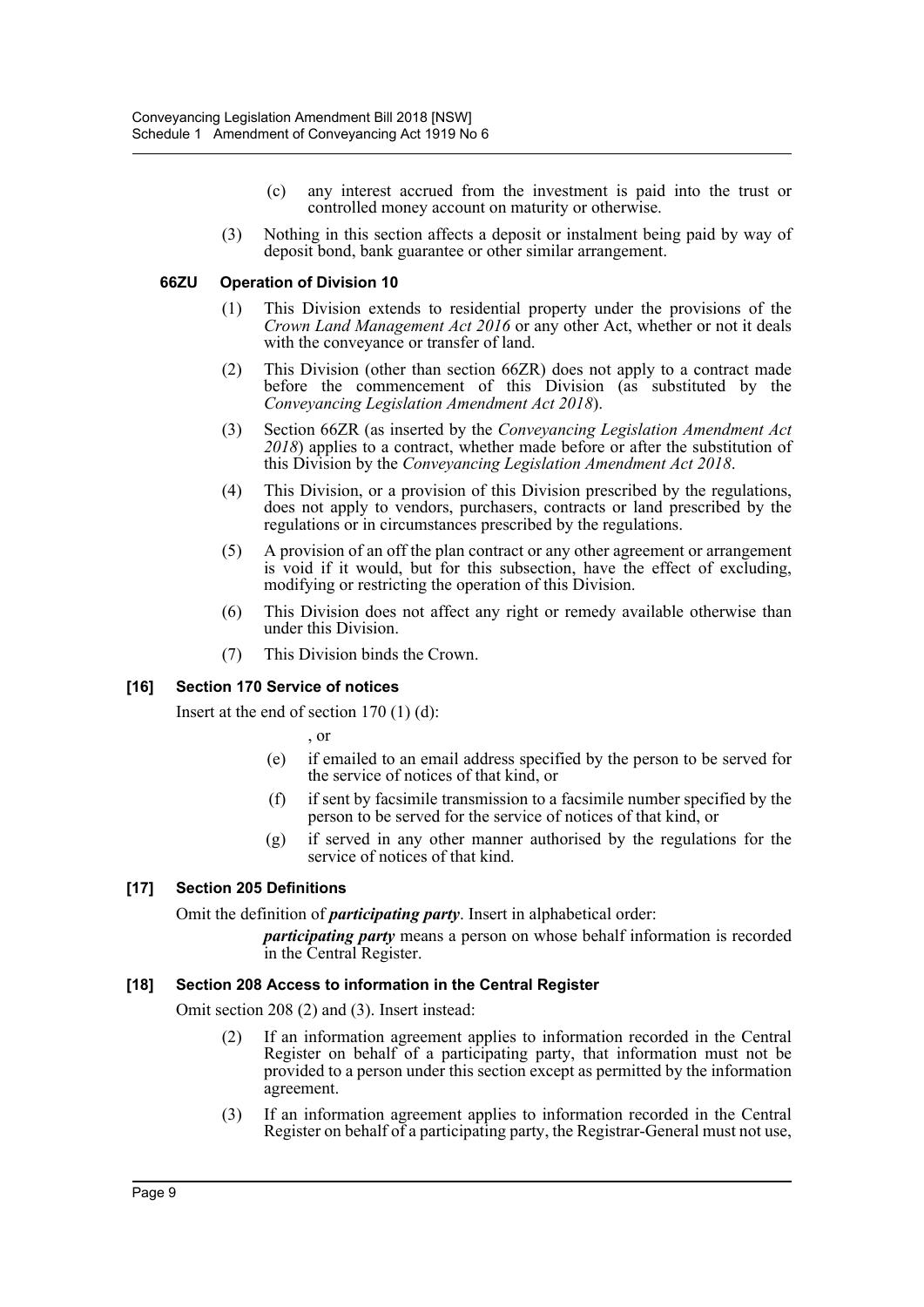permit the use of or permit access to the information except as permitted by the information agreement.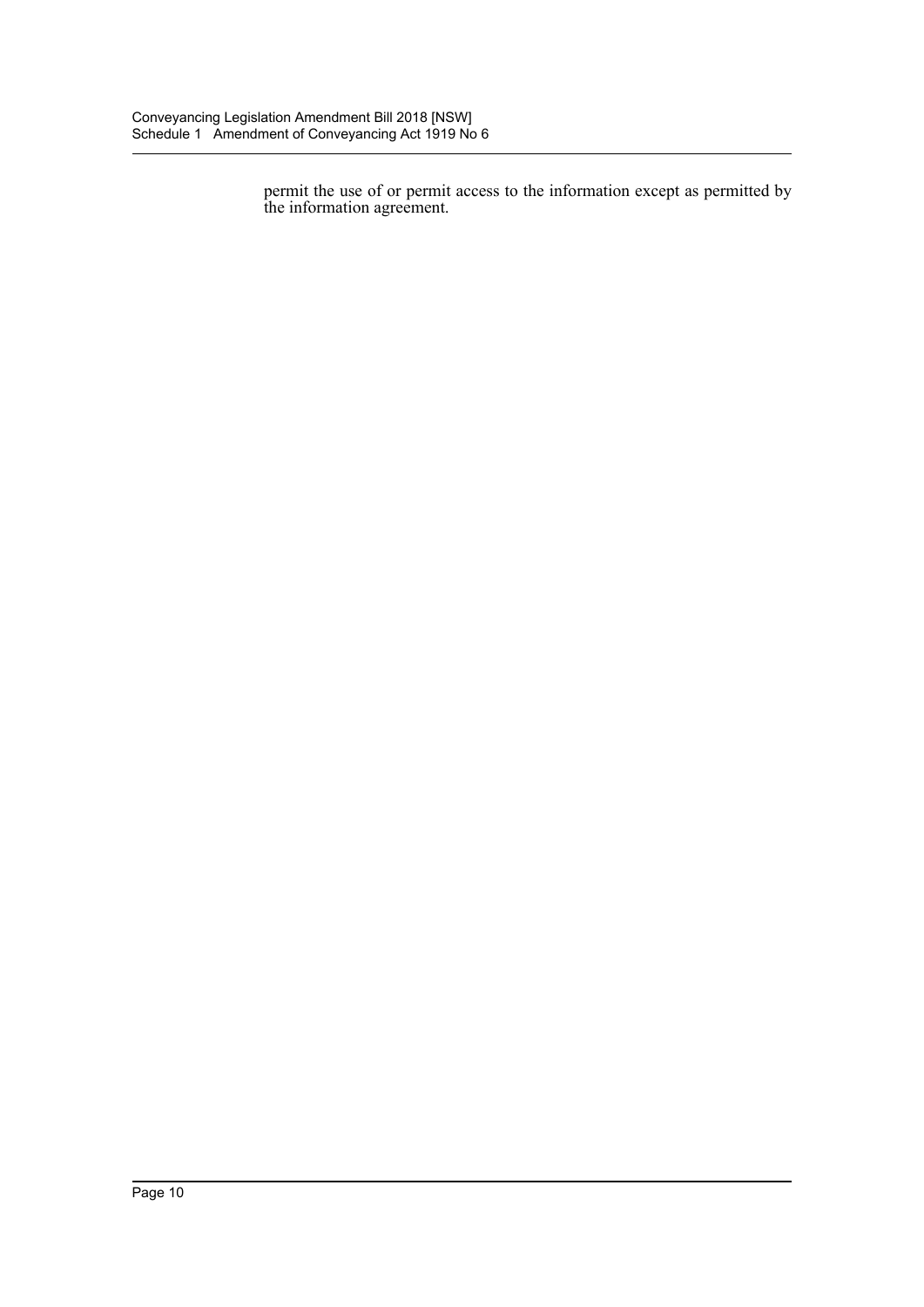# <span id="page-11-0"></span>**Schedule 2 Amendment of Real Property Act 1900 No 25**

# **[1] Sections 3 (1) (a) (definition of "Law practice") and 107 (8)**

Omit "*Legal Profession Act 2004*" wherever occurring. Insert instead "*Legal Profession Uniform Law (NSW)*".

# **[2] Section 33AA Non-issue and cancellation of certificates of title**

Insert after section 33AA (2):

(2A) The Registrar-General may cancel a certificate of title, or certificates of title issued to a class of persons, and make an entry in the Register in accordance with subsection (2) (as if a certificate of title had not been issued).

# **[3] Section 33AA (3A) and (3B)**

Insert after section 33AA (3):

- (3A) On and from the day on which a certificate of title is cancelled:
	- (a) the certificate of title has no force or effect for the purposes of a statutory requirement for the lodgment or production of a certificate of title imposed in connection with the registration of a matter, and
	- (b) a statutory requirement for the lodgment or production of a certificate of title imposed in connection with the registration of a matter is taken to be satisfied by the person recorded in the Register as the person having control of the right to deal in the land providing consent to the registration of the matter.
- (3B) Section 33AAA (4) and (5) apply to a consent referred to in subsection  $(3A)$  (b) in the same way as they apply to a consent referred to in section  $33AAA(3)$  (d).

#### **[4] Section 33AB Alternative to production of a certificate of title**

Insert in alphabetical order in section 33AB (4):

*register of plans* has the same meaning as in the *Conveyancing (General) Regulation 2018*.

#### **[5] Section 33AB (4), definition of "registration"**

Insert "or the register of plans" after "Register" wherever occurring.

#### **[6] Section 36 Lodgment and registration of documents**

Insert after section 36 (1E):

(1F) If a dealing, memorandum, caveat or priority notice is lodged, any other document that supports the lodgment of the dealing, memorandum, caveat or notice is not invalidated only because it has been executed electronically.

#### **[7] Section 56 Lands under this Act: how mortgaged or encumbered**

Insert after section 56 (1):

- (1A) The Registrar-General may register a mortgage if the Registrar-General is satisfied:
	- (a) the mortgagee has signed the mortgage, and
	- (b) the mortgagee has certified (in words to the effect) that:
		- (i) the mortgagee holds a mortgage granted by the mortgagor, and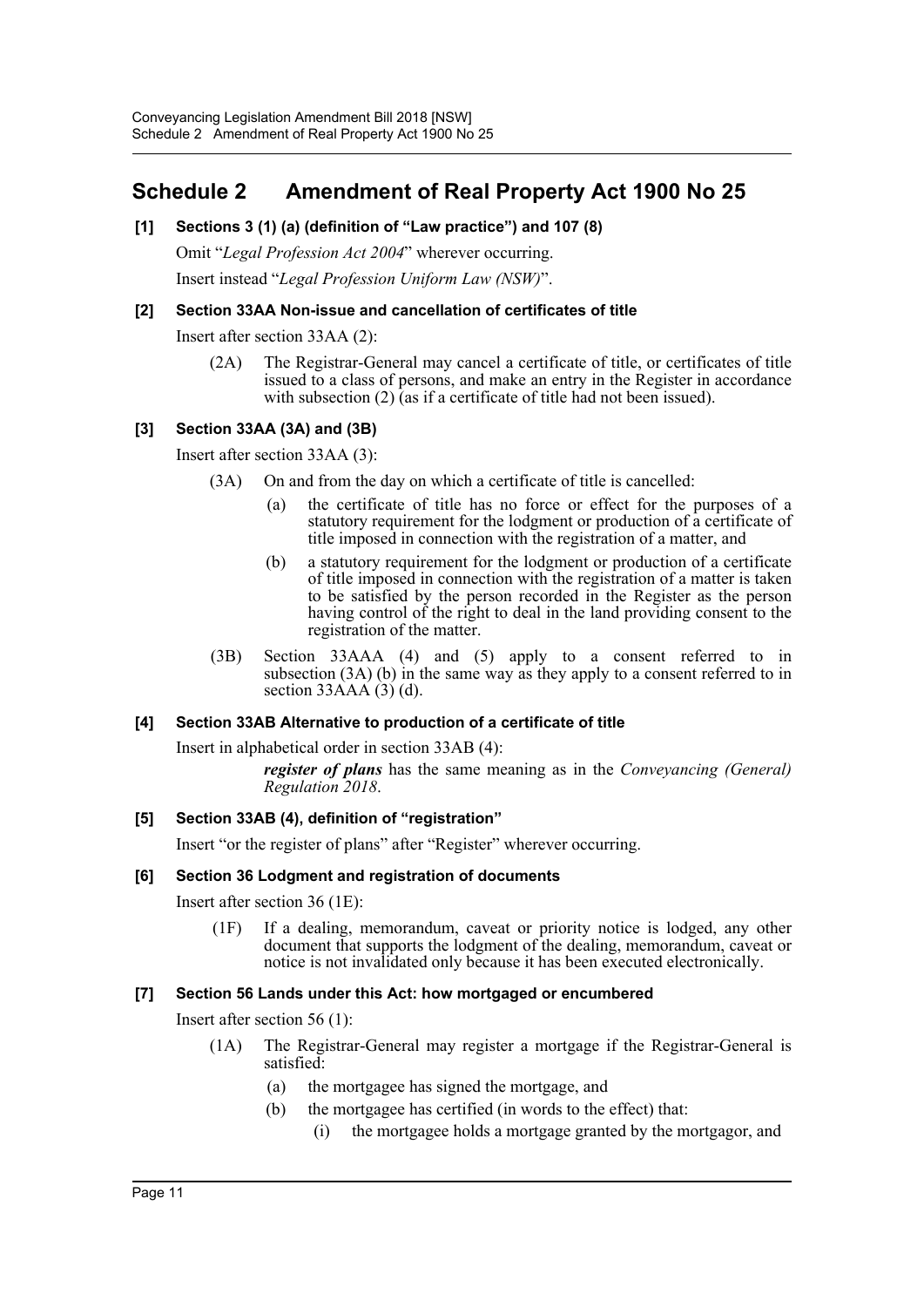(ii) the mortgage held by the mortgagee is on the same terms as the mortgage lodged for registration.

### **[8] Section 61 Application for foreclosure order**

Omit section 61 (4). Insert instead:

- (4) The statements made in the application must be verified:
	- (a) by the statutory declaration of the applicant or other person applying on the applicant's behalf, or
	- (b) if the statements are lodged by means of an Electronic Lodgment Network, in a way approved by the Registrar-General.

# **[9] Section 74B Lodgment of caveats against primary applications**

Insert "or, in the case of a caveat lodged by means of an Electronic Lodgment Network, be verified in a way approved by the Registrar-General" after "declaration" in section 74B (2) (c).

#### **[10] Section 74C Caveats lodged under section 74B to lapse under certain circumstances**

Insert "or, if the notice is lodged by means of an Electronic Lodgment Network, verified in a way approved by the Registrar-General" after "to that effect" in section 74C  $(1)$  (b) (ii).

# **[11] Section 74W Effect of priority notice**

Insert "or record" after "register" in section 74W (1).

# **[12] Section 74W (1) (a)**

Insert "or writ" after "dealing".

# **[13] Section 74W (2) (j)**

Insert after section 74W (2) (i):

(j) a transfer giving effect to a sale under a writ recorded under section 105 before the lodgment of the notice.

#### **[14] Section 97 Severance of joint tenancy by unilateral action**

Insert "or verified in a way approved by the Registrar-General" after "declaration" in section 97 (4).

#### **[15] Sections 105 (2) (c) and 105D (1) (a) (ii)**

Insert "or, if the application is lodged by means of an Electronic Lodgment Network, other evidence verified in a way approved by the Registrar-General," after "declaration" wherever occurring.

#### **[16] Section 105A Effect of recording writ**

Omit "or" from section 105A (1) (r).

#### **[17] Section 105A (1) (s)**

Omit the paragraph.